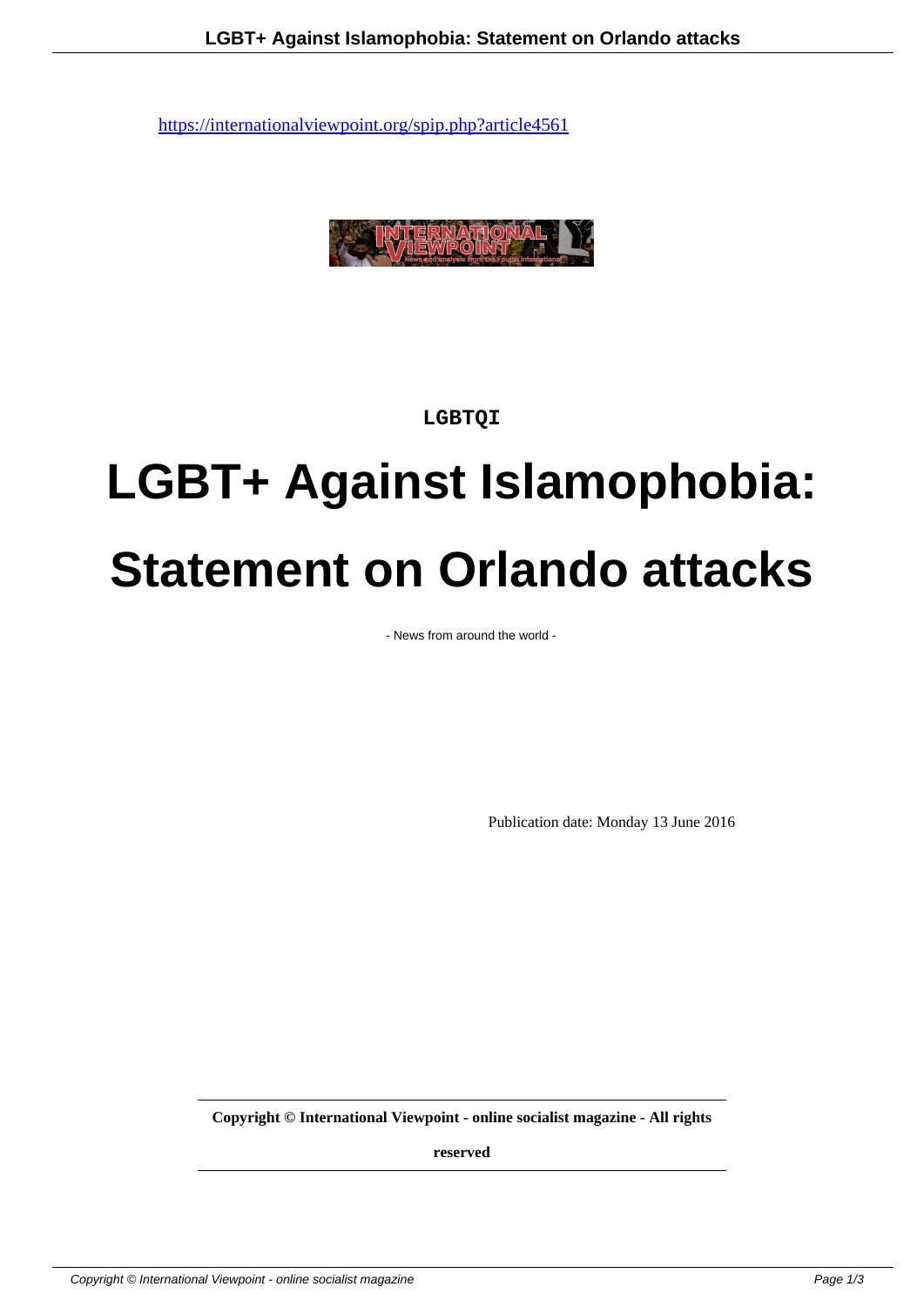## **This statement by the British-based group âEurosoeLGBT+ Against IslamophobiaâEuros was issued after the Orlando attacks. It is on their** Facebook page.

"Our sympathy and solidarity go out to the victims, their families and friends after the horrific attack at an LGBT nightclub in Orlando.

It is a stark reminder that despite the many gains in attitudes and legislation that have been made over the last decades, LGBT+ people continue to face threats of violence and murder.

 We do not yet know anything about the attacker. The FBI have been quick to declare the incident âEurosÜterroristâEuros" and whilst they claim to be pursuing âEurosÜmultiple leadsâEuros" the only organisation named for âEurosÜpossible linksâEuros" is ISIS.

We in LGBT+ Against Islamophobia will oppose any attempt to use this atrocity to whip up hatred against Muslims.

For many of us the massacre will bring back memories of the bombing of the Admiral Duncan pub in Soho in 1999, carried out by a British Neo-Nazi. We will be reminded of the dreadful shootings carried out by the self-proclaimed fascist Anders Brevik in Norway in 2011, and numerous gun-related mass killings conducted by white Christians in America.

This should be a time for us all to come together and reject homophobia and transphobia wherever it comes from.

Murderous homophobes, from any religion or none, do not represent entire communities. If we allow ourselves to be divided now we will be weakened in our fight to eradicate oppression âEuros" a fight that now more than ever needs to continue."

Supported by:

Nicola Field, Jonathan Blake & Nigel Young, original members of Lesbian & Gaymen Support the Miners; Pauline Park, New York Association for Gender Rights Advocacy (NYAGRA) Dimitra Kyrillou, LGBTQ Antarsya; April Holcombe and Clare Francis LGBTI officers for the National Union of Students of Australia; Aimee Challenor, LGBTIQ Green Party; Annette Pryce LGBT+ Executive Member National Union of Teachers; John Molyneux, Editor Irish Marxist Review; Julia Bard on behalf of the Jewish Socialists' Group; Jennifer Yoder, Communications and Engagement Director, Christian Peacemaker Teams; Kevin Ovenden, writer and activist; Edwin Sesange, Out and Proud Diamond Group; Hesham Shafiq; Antony Hamilton, Vice President of West Thames College Student Union; Kauser Jan chair of West Yorkshire Muslim community safety forum; Mike Dance (NUT); Geoff Dexter, Birmingham Stand Up to Racism; Sue Caldwell, LGBT+ Against Islamophobia London;